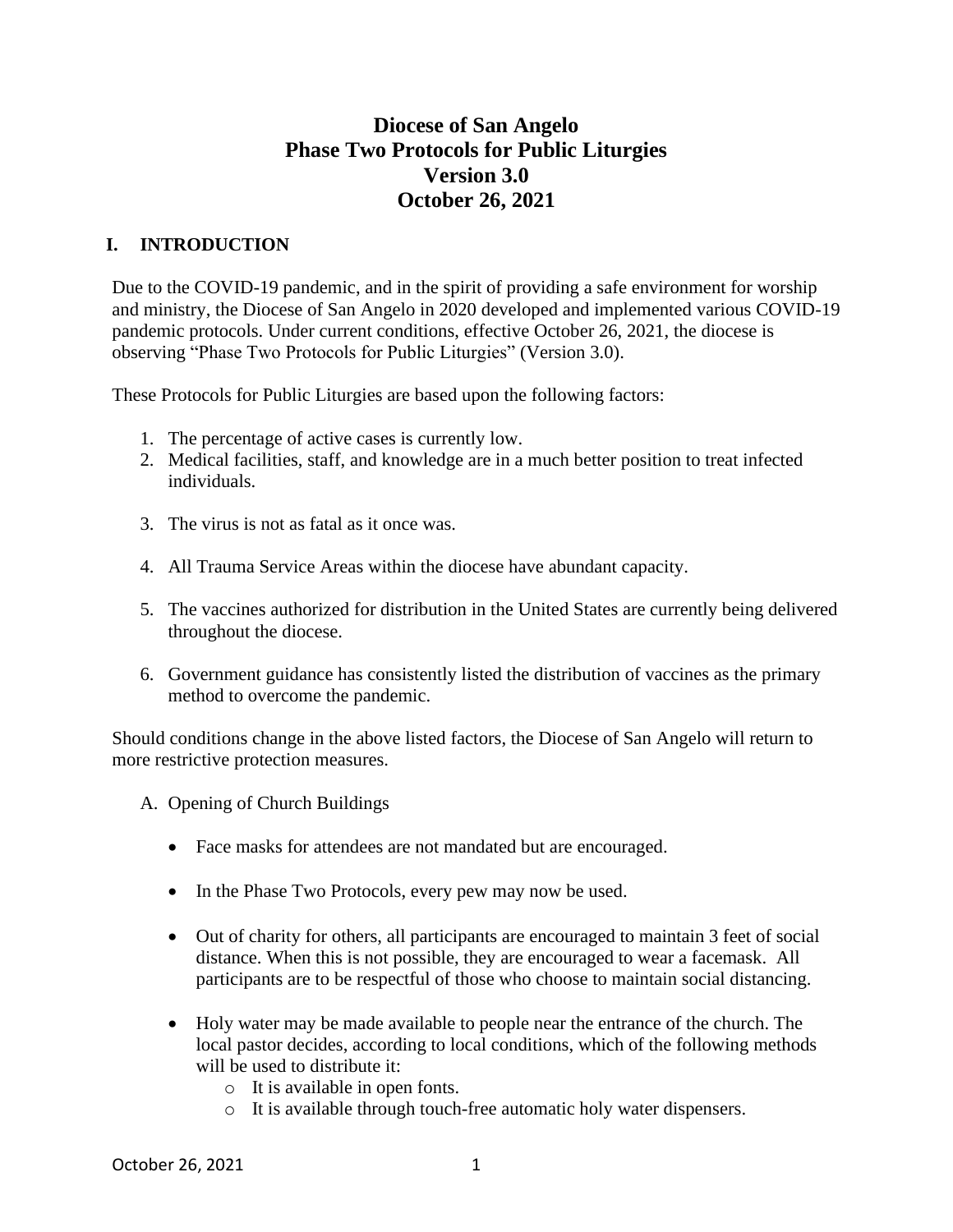- o Volunteers stand near the entrance and dispense holy water into the hands of attendees in a touch-free manner.
- o It is available in a large container from which people can fill their own container.
- Hymnals, missalettes and or multi-use worship aids may be used. However, if available, the use of projection or single-use worship aids is encouraged for those who do not wish to use shared aids.
- The CDC has determined that the probability of coronavirus transmission from surfaces is extremely rare; therefore, parishes are no longer required to sanitize church building surfaces after each Mass. Parishes may utilize a prudent cleaning and sanitization schedule appropriate to their needs.
- When possible, churches should be kept open every day for a certain amount of time, and the parishioners should be informed of those hours, so they may enter for individual prayer.

#### B. Sundays and Holy Days of Obligation:

The general dispensation from attending Mass on Sundays and holy days of obligation expired on the weekend of Pentecost Sunday, May 23, 2021. Catholics in the Diocese of San Angelo are dispensed from the obligation ONLY if they are:

- a. age 65 or over, or
- b. are caring for the sick, or
- c. are sick, including those who have tested positive for the coronavirus and those who have had close contact with someone who has tested positive for the coronavirus, regardless of how well they feel, or
- d. have underlying health conditions, or
- e. are truly and sincerely fearful that they may contract the coronavirus. A true and sincere fear is one that has prevented a person from attending non-required activities, such as eating at a restaurant, gatherings with family and friends, attending a movie theater, etc.

Those who do not meet any of the above criteria are obligated to attend Mass on Sundays and holy days of obligation. This obligation is not satisfied by watching a virtual or livestreamed Mass.

Those who do not receive Communion are encouraged to make an Act of Spiritual Communion. A text for this prayer is available at [www.sanangelodiocese.org.](http://www.sanangelodiocese.org/)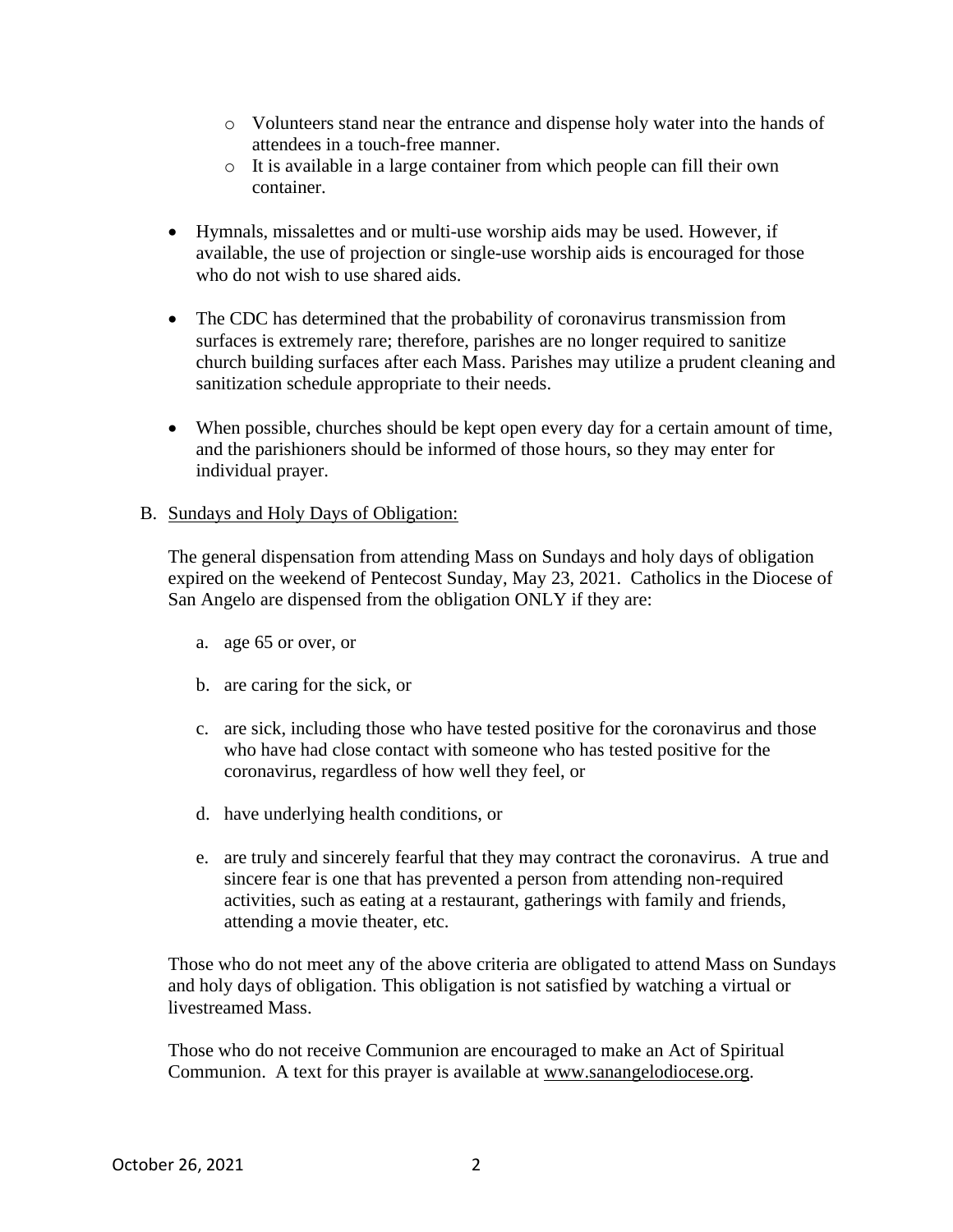C. Those who are sick:

We care for the Body of Christ by first taking care of our own body. The obligation to participate in Mass is not required for those who are sick. A person who is sick should not worsen their illness by trying to get to church, and they should not put others at risk of catching their illness. It is not sinful to miss Mass if one is sick; it is actually an expression of care for the health of others.

For those who are seriously ill, the Church wants to celebrate with them the Sacrament of the Anointing of the Sick. This can be arranged by contacting the parish office. Those who have symptoms of the coronavirus should seek medical attention.

D. Celebration of Public Mass:

The public celebration of Mass and distribution of Holy Communion must be done in a way that is safe and responsible. This requires careful preparation, good communication, and awareness of the current conditions in the local area. Parishes are encouraged to utilize a pandemic response team to work on the many tasks of implementing these protocols. Throughout this process, we must take into account both the physical and spiritual welfare of our people.

In any given parish or area, if a new flareup of the coronavirus occurs after the parish has moved to Phase Two Protocols, then the parish should move back to a more restrictive option from the Phase One Protocols of December 18, 2020.

## **II. PHASE TWO GUIDELINES FOR THE MASS**

#### **A. Phase One Protocol options may still be utilized.**

Even in light of the current conditions, all of the Phase One Protocols for Public Liturgies are still available for use. The pastor has the option of using any of the following Phase One approaches, or a combination of them:

- Remote Transmission of Mass
- Parking Lot Mass
- Outdoor Mass
- Distribution of Holy Communion Outside of Mass
- Reduced-Crowd Indoor Public Mass

Additionally, for the aged, the sick, those who are under quarantine, or for those with sincerely held fears about contracting the coronavirus, it is recommended that the parish Mass still be made available to the parishioners through remote transmission, such as livestreaming, Internet, pre-recording, television, or radio.

#### **B. Remote Transmission of Mass:**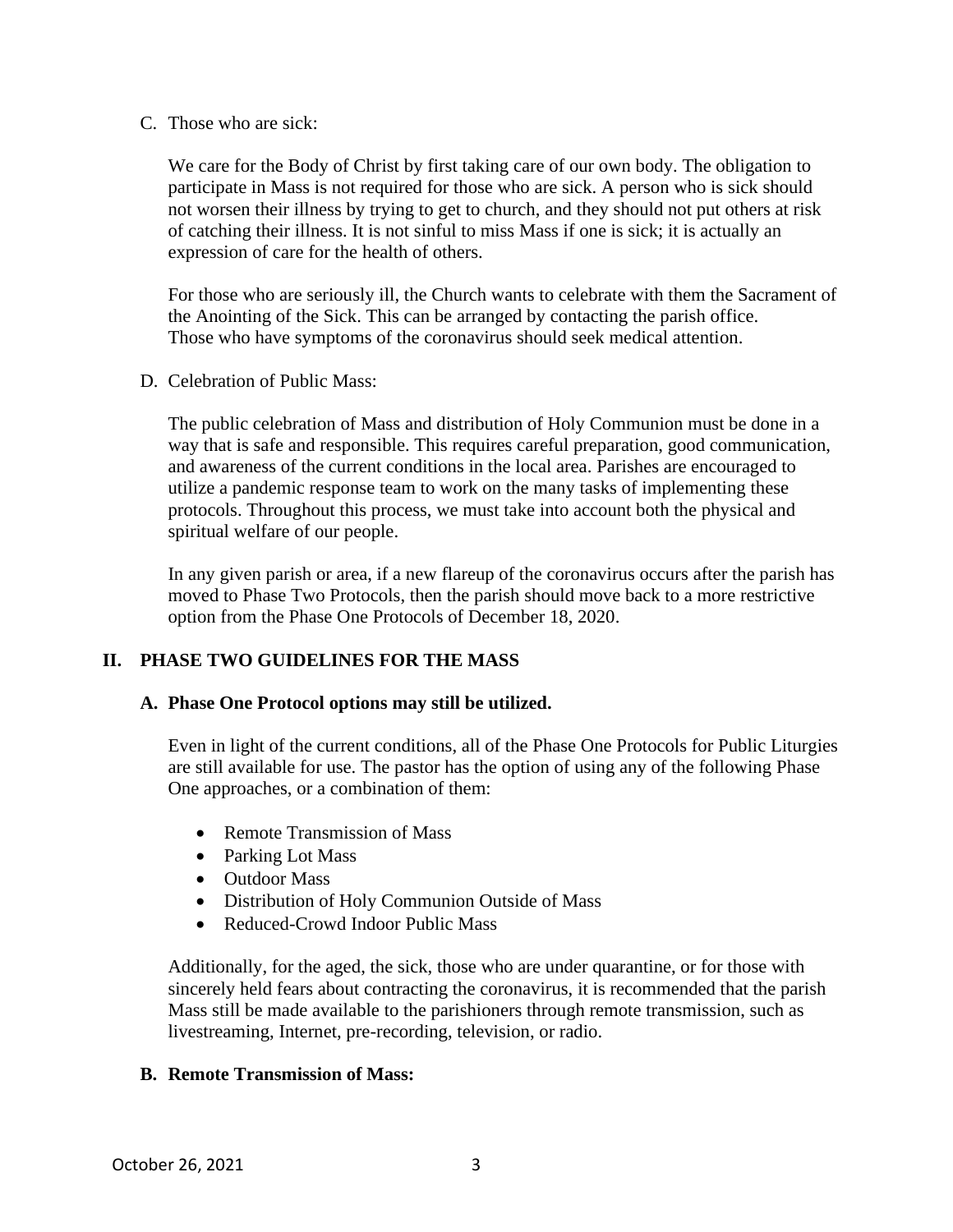In the current conditions, parishes are encouraged to make Sunday Mass available remotely, through livestreaming, Internet, pre-recording, television, or radio, in English and Spanish, according to the language of the people.

The use of social media and remote transmission of Masses to parishioners helps them to be more aware of developments in the life of the parish community, and to stay connected to the Church.

Practical Considerations for the Remote Transmission of Mass:

1. Platforms

There are many platforms to consider, including Facebook, Vimeo, YouTube, Twitch, etc. Sometimes, the company that hosts the parish website offers livestreaming as an option to its customers.

2. Livestreaming Advisory

Please keep in mind that there are those who might not want their images to appear in the media. For this reason, when you are livestreaming Mass, please keep the camera focused only on the altar and ambo, rather than filming the assembly.

Two occasions that could be problematic could be weddings and funerals. Video of the couple coming down the aisle and leaving after the wedding ceremony, and video of the priest receiving the body at the beginning of a funeral is likely to show video footage of some attendees in the church.

To avoid issues or complaints that may be associated with these liturgies, please post the following signage at the entrance to the church whenever a liturgy is being transmitted or recorded.

> **This Mass is being recorded for those who are not able to attend in person. Please be aware that by attending this liturgy you acknowledge and consent that you may be recorded during this event.**

**+++++++++++++++++++++++++++++++++++++++++++++**

**Esta Misa se está grabando para aquellos que no pueden asistir en persona. Tenga en cuenta que al asistir a esta liturgia usted reconoce y acepta que puede ser registrado durante este evento.**

3. Livestreaming Music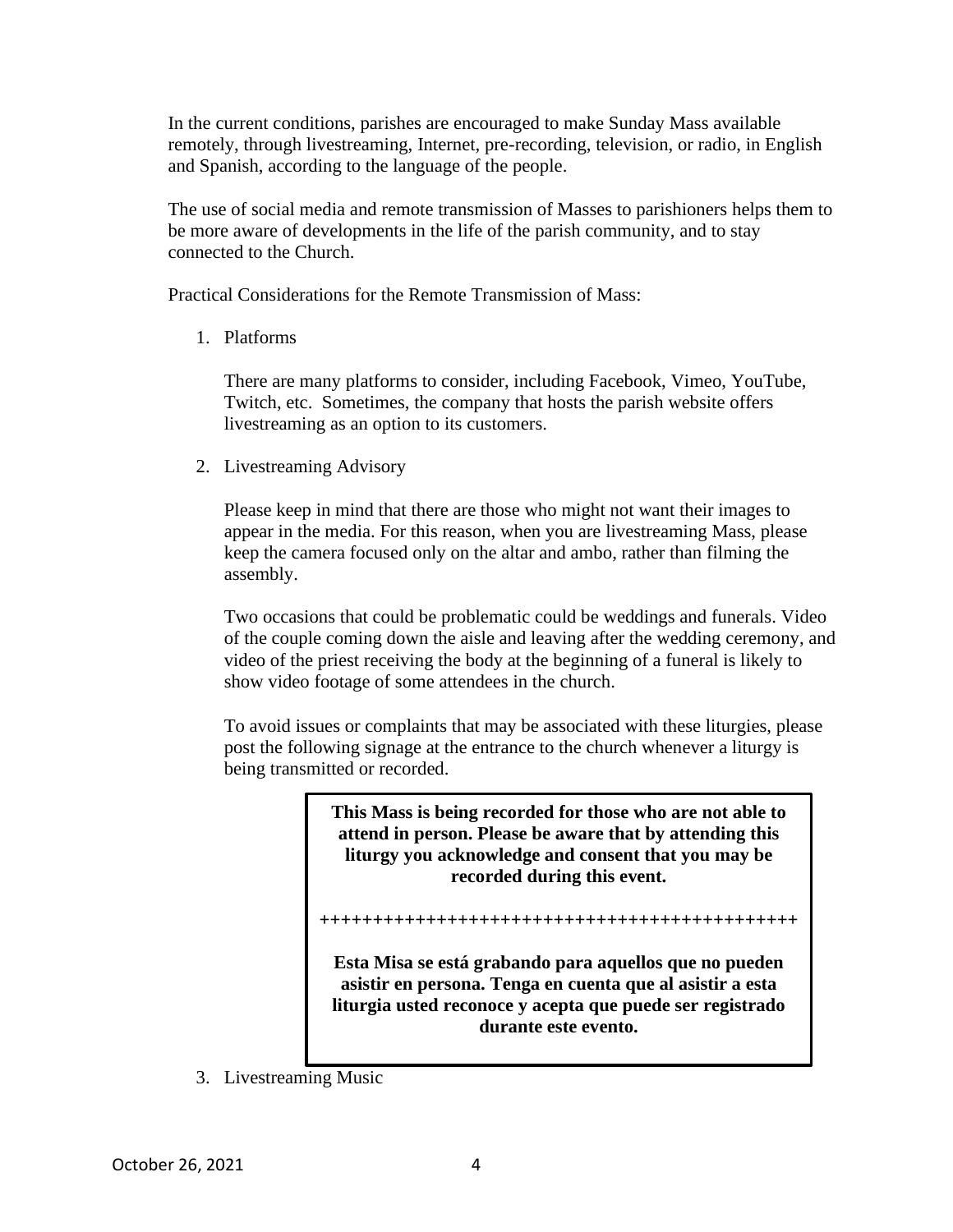It is imperative that you have the necessary copyright license to livestream/post your Mass/Liturgy. If your parish already has a license for your weekly Masses, it might not include the "Livestream" add on; please review your licensing agreement. If your parish does not already have a license, some options are:

a. Purchase the License – One License Music (or other source)

When livestreaming and/or posting a pre-recorded Mass/Liturgy that includes music, the license number must appear either on your video or in the description. The podcast/livestream must include the following words at the end of the service, in the video description, or on the website containing a link to the podcast/live stream:

*"Permission to podcast/stream the music in this service obtained from ONE LICENSE with license #A-000000 (insert parish license number). All rights reserved."*

For a list of questions and answers on using music in livestreaming and licensing, visit <https://onelicense.net/how-it-works#podcast>General licensing information can be found by visiting <https://onelicense.net/faqs>

- b. Use only hymns that are in the public domain. A list of public domain English hymns can be found at [https://musicasacra.com/music/english](https://musicasacra.com/music/english-hymns-in-the-commons/)[hymns-in-the-commons/](https://musicasacra.com/music/english-hymns-in-the-commons/)
- c. Mute the hymns when the liturgy is made public.
- 4. Livestreaming Liturgical Texts
	- a. Copyright Permissions Scripture, Liturgical Texts

The Confraternity of Christian Doctrine and the USCCB have extended the following permission:

*"No permission is required for livestreaming of Masses and the Divine Office via social media. Relevant liturgical law should be observed regarding the choice and use of texts"*

b. Copyright Permissions – I.C.E.L Liturgical Texts

From the International Commission on English in the Liturgy (ICEL):

*"No ICEL permission is required to stream or record liturgies. If you wish to put a transcription or guide alongside the recording, this is permitted (assuming the usual conditions about the text being reproduced correctly and the acknowledgement is placed somewhere appropriate) for the*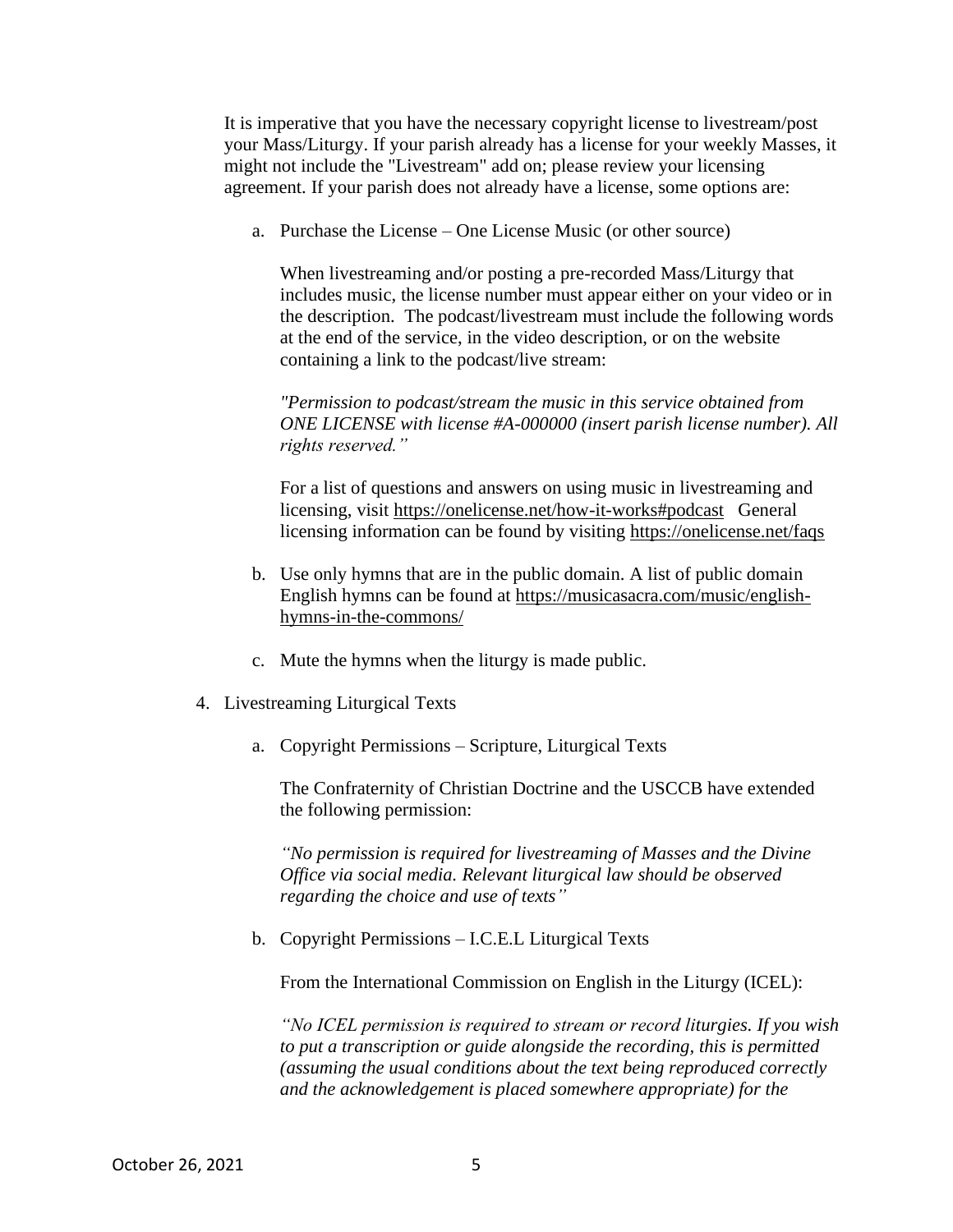*duration of the pandemic." For the text of the usual acknowledgement, please visit <http://www.icelweb.org/copyright.htm>*

#### **C. Phase Two Mass Protocols:**

- 1. These protocols may be used for Mass on any day of the week. They may also be used for special Masses, such as First Communion, Confirmation, RCIA Christian Initiation, Weddings, and Funerals.
- 2. The following persons are encouraged to stay home and participate remotely:
	- a. Those who are sick, including those that have tested positive for the coronavirus and those who have had close contact with someone who has tested positive for the coronavirus, regardless of how well they feel.
	- b. Those with underlying health conditions
	- c. Those who are truly and sincerely fearful that they may contract the coronavirus. A true and sincere fear is one that has prevented a person from attending non-required activities, such as eating at a restaurant, gatherings with family and friends, attending a movie theater, etc.
- 3. While the Diocese of San Angelo will utilize the more relaxed Phase Two Protocols for Public Liturgies, each parish or mission cluster is encouraged to offer at least one opportunity for people to attend Mass on Sundays and holy days of obligation with adherence to Phase One Protocols. This will accommodate those who are uncomfortable with or leery of the more relaxed Phase Two Protocols.

Phase One Protocols include 6-foot social distance between non-family groups, skipping every other pew, and wearing facemasks.

Options for Phase One Protocol accommodations:

- a. Celebrate a separate liturgy that has full Phase One Protocols in place.
- b. Reserve an appropriate section within the church or parish facilities that will practice Phase One Protocols.
- c. Designate one of the churches or missions in a cluster to use full Phase One Protocols while the others have relaxed protocols.
- d. Utilize any other appropriate manner to accommodate those individuals who are not comfortable with the Phase Two Protocols.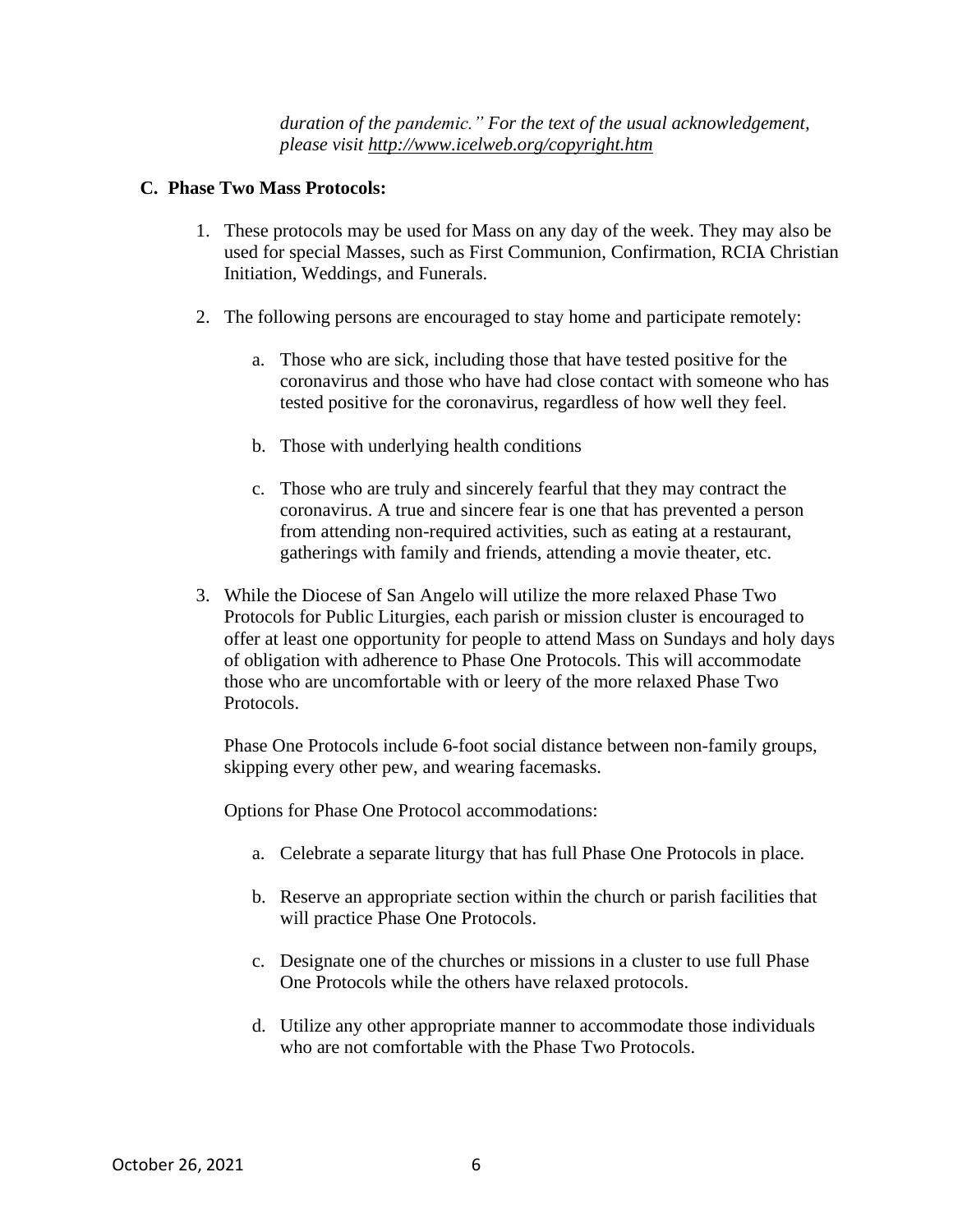The pastor will decide how to offer these liturgies in a way that will work best for his community.

- 4. Reducing time and increasing ventilation:
	- a. To reduce the COVID-19 infectivity rate, ventilation should be increased, and the amount of time in the enclosed space should be reduced.
	- b. The replenishment of fresh, clean air should be increased by the use of ventilation systems and the opening of doors and windows as much as possible.
- 5. Proper spacing is required between attendees:
	- a. In the Phase Two Protocols, every pew may be used.
	- b. Out of charity for others, all participants are encouraged to maintain 3 feet of social distance. When this is not possible, they are encouraged to wear a facemask. All participants are to be respectful of those who choose to maintain social distancing.
- 6. Facemasks for attendees are not mandated but are encouraged.
	- All are encouraged to bring their own facemask or cloth face covering. An adequate supply of facemasks or cloth face coverings should be made available for all clergy, staff, volunteers, or attendees who do not have their own and will actively participate in their ministry. Detailed requirements will be discussed below.
	- The priest celebrant, concelebrating priests, deacons, and Eucharistic Ministers must wear a facemask or cloth face covering while distributing Communion.
	- During the other parts of the Mass, the priest's use of a facemask or cloth face covering depends upon his comfort level.. If he chooses not to use a facemask or cloth face covering in some parts of the Mass, he should remain more than 3 feet from the congregation or other ministers. If the deacon or concelebrating priest is within 3 feet of the celebrant, then the celebrant is encouraged to wear a facemask. If an altar server holds any book for the priest or is within three feet of him, the priest is encouraged to wear a facemask. The Missal may be placed on a stand at the chair or even on the altar when he recites the presidential prayers, rather than having a server hold the book near him. If the priest celebrant does not wear a facemask during the consecration, the ciboria must be covered. For the consecration, the ciboria of hosts for the people should be placed on a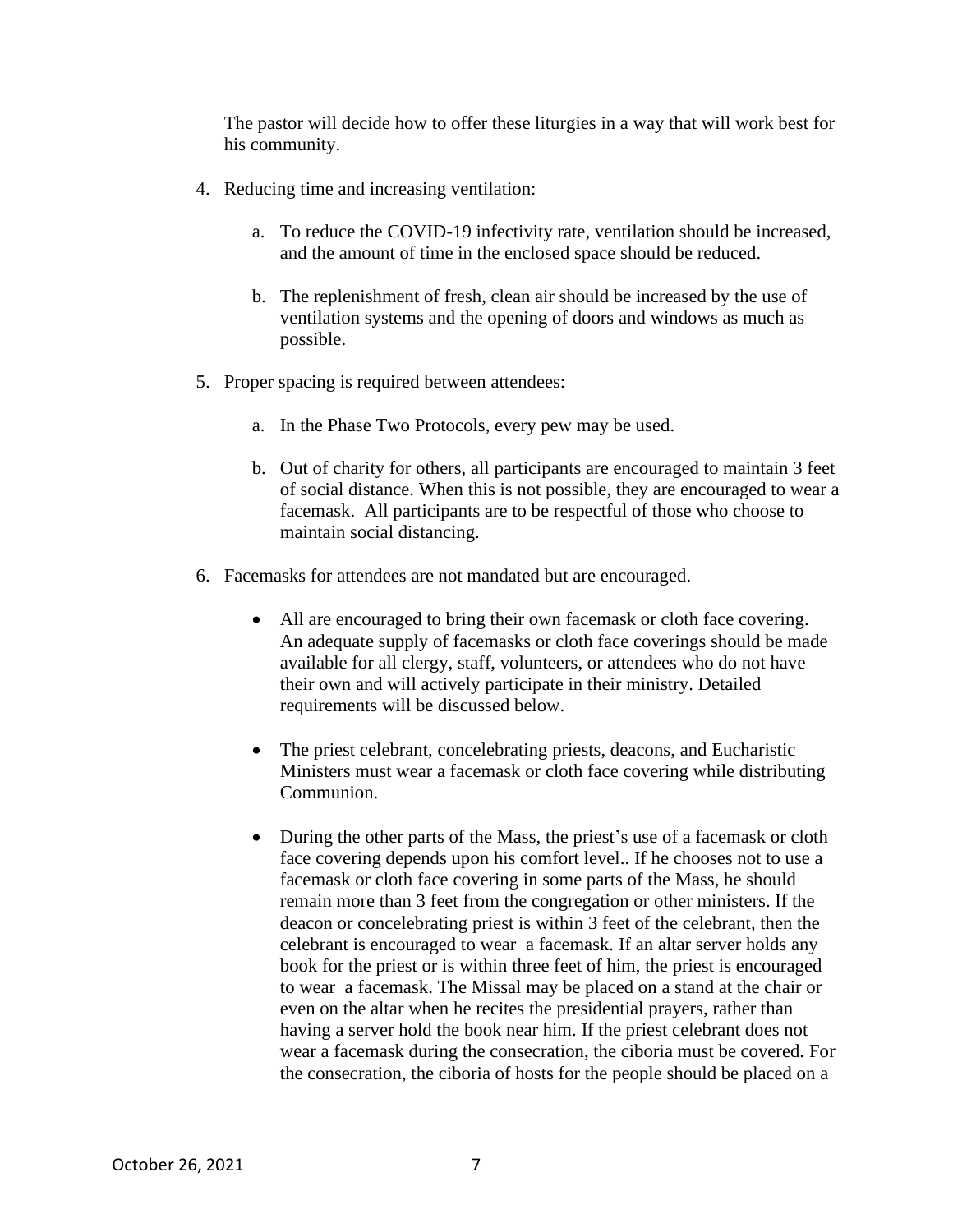corporal on the far edge of the altar *mensa*, not directly in front of the priest as he speaks the Eucharistic prayer.

- All other clergy, staff, and volunteers are encouraged to wear facemasks or cloth face coverings (over the nose and mouth) at any time that they are within 3 feet of another person while actively involved in their ministry. This includes concelebrants, deacons, readers as they proclaim the readings, ushers, altar servers, and Communion ministers as they distribute Communion.
- Due to the nature of their ministry and the primary transmission of the coronavirus, choir members without masks should remain 6 feet apart from other choir members or the congregation. Choir members who are within 3 feet of one another or the congregation are encouraged to wear a mask.

This may lead to smaller choirs or no choir at all. Parishes should plan carefully regarding choirs, because germs and droplets expelled during singing can travel farther. Vigorous singing, especially in close proximity to others, may increase the risk of viral spread.

- When there are concelebrating priests, only one priest drinks from the chalice. All other priests use intinction without touching the chalice.
- The priest or deacon who purifies a chalice should be the only one who drinks from that chalice.
- The wearing of a clear face shield in addition to the facemask or cloth face covering by those distributing Communion is optional. A clear face shield is not to be used by the minister as a substitute for the facemask or cloth face covering.
- 7. Health Protocols for clergy, staff, and volunteers:
	- All clergy, staff, and those volunteers assisting in these liturgies must be trained on appropriate cleaning and disinfection, hand hygiene, and respiratory etiquette.
	- All clergy, staff, and those volunteers assisting in these liturgies are to self-screen before coming to the liturgy . They are to stay home or seek medical attention if they have any of the following new or worsening signs or symptoms of possible COVID-19:

Cough, shortness of breath, difficulty breathing, chills, repeated shaking with chills, muscle pain, headache, sore throat, loss of taste, loss of smell, diarrhea, feeling feverish, having a measured temperature greater than or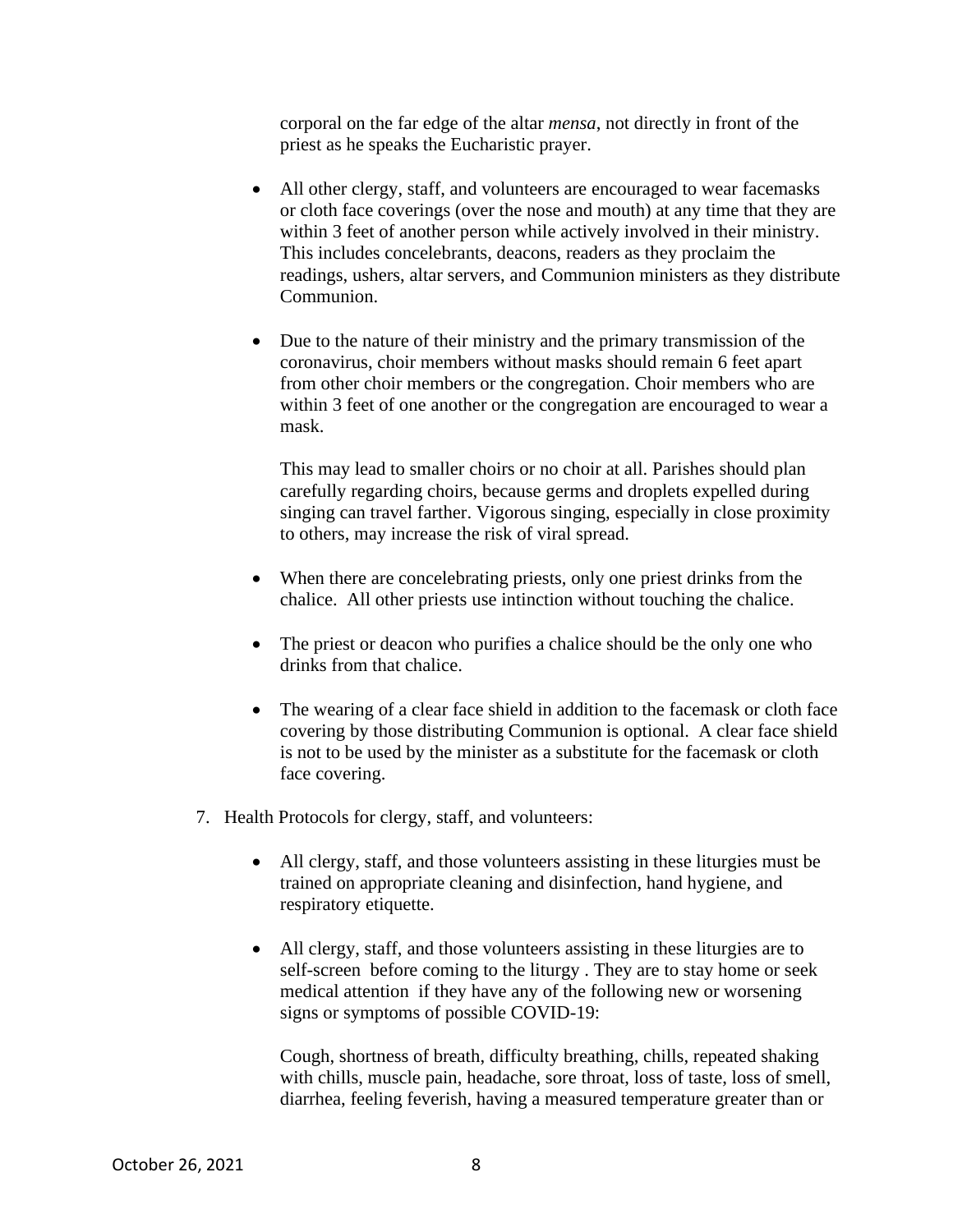equal to 100.0 degrees Fahrenheit, or known close contact with a person who is lab confirmed to have COVID-19.

- They are not to be allowed to return until they have met the criteria in the health protocols of the document from the office of the Attorney General entitled *Guidance for Houses of Worship During the COVID-19 Crisis.*
- Clergy, staff, and volunteers are to wash or sanitize their hands upon entering the church building.
- Those who set things up for Mass (sacristans) are expected to wash or sanitize their hands when setting things up and putting things away.
- Clergy, staff, and volunteers are encouraged to maintain three feet of separation from other individuals. If such distancing is not feasible, then facemasks or cloth face coverings are encouraged .
- 8. Health protocols for the facilities where Mass is held:
	- The CDC has determined that the probability of coronavirus transmission from surfaces is extremely rare; therefore, parishes are no longer required to sanitize church building surfaces after each Mass. Parishes may utilize a prudent cleaning and sanitization schedule appropriate to their needs.
	- Make hand sanitizer, disinfecting wipes, soap and water, or similar disinfectant readily available. Encourage those entering or exiting to perform hand hygiene.
	- Make hand sanitizer available to attendees near all entry points of the church building.
	- Place readily available signage to remind everyone of the best hygiene practices, including at least the following items: hand washing, face covering, respiratory etiquette, refraining from shaking hands, and social distancing.
	- If food is made available to people after Mass, it is suggested that it be pre-packaged in individual servings. If not, those who are serving food and those who are going through self-serve buffet lines must wear face masks.
	- Maintain rigorous sanitation practices like disinfection, handwashing, and cleanliness when serving Communion.
- 9. Holding hands: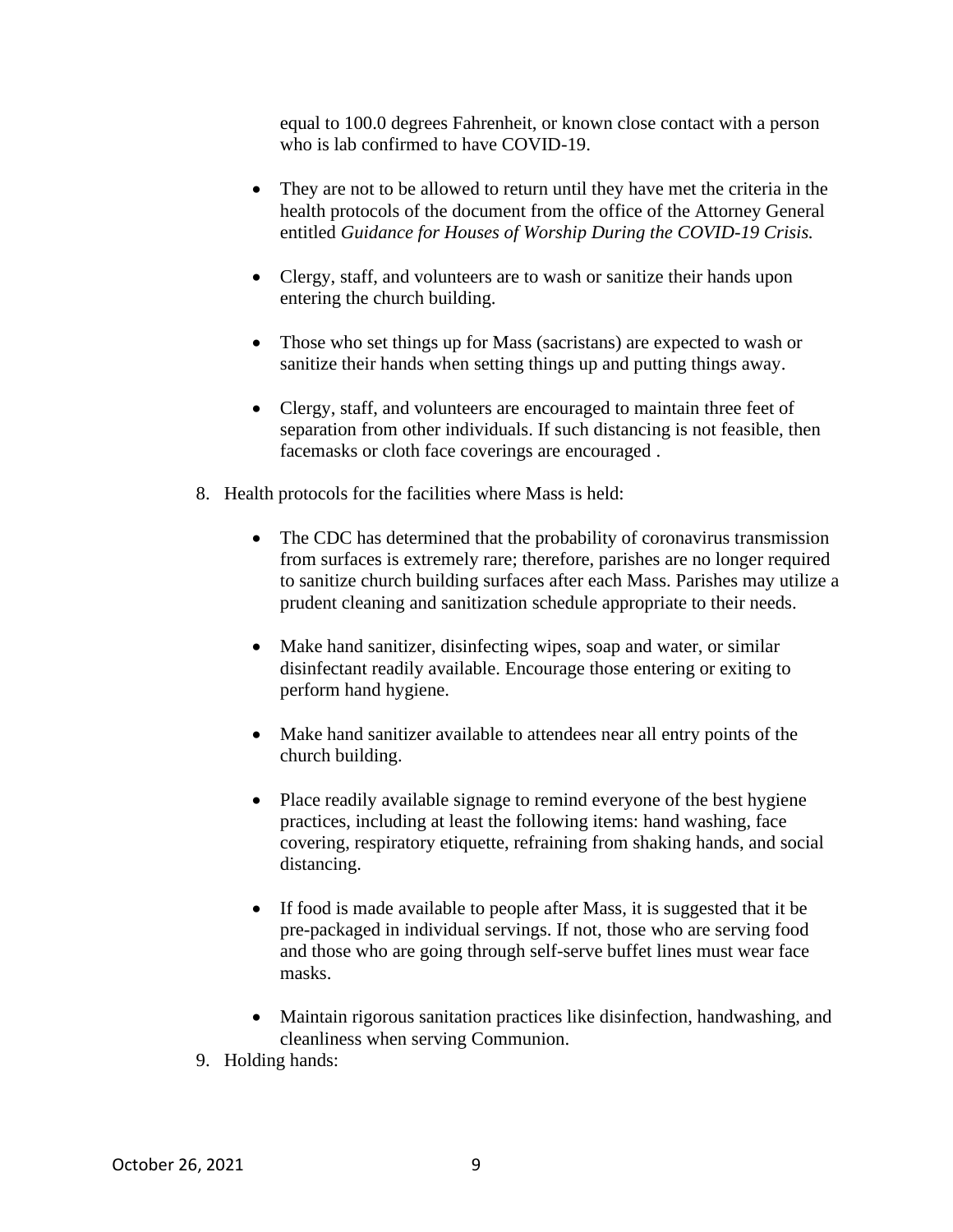In this particular time of public health concern over the coronavirus, we should refrain from holding hands during the Lord's Prayer.

10. Offertory Collection:

Collection baskets are not to be passed through the pews. At the pastor's discretion, either of the following two alternatives may be used:

- a. Long-handled collection baskets may be used by the ushers.
- b. Boxes or other containers may be set up at central collection points where the faithful can place their contributions. These should be monitored for security reasons.
- 11. Offertory Procession:
	- The gifts of bread and wine should be in covered containers.
	- Priests and deacons should sanitize their hands before preparing the altar.
- 12. The Sign of Peace:
	- Whenever the sign of peace is exchanged, it should be done without touching or shaking hands.
	- Some gestures that might be used are a smile, eye contact, a simple bow of the head, or a wave.
- 13. Distribution of Holy Communion within the Mass:
	- All those distributing Communion, including clergy, must use a face mask or cloth face covering.
	- Hand sanitizer should be readily available at the Communion station, either on a small table located nearby, or held by an altar server nearby.
	- Holy Communion is to be distributed to the people (including deacons) only under the form of the Body of Christ. Intinction is not to be used for distribution to the people or to the deacons.
	- All ministers of Holy Communion, both ordinary and extraordinary, should wash their hands with soap and water before and after Mass. Extraordinary Ministers of Holy Communion use a sanitizing gel or antibacterial wipe just before they come to the sanctuary.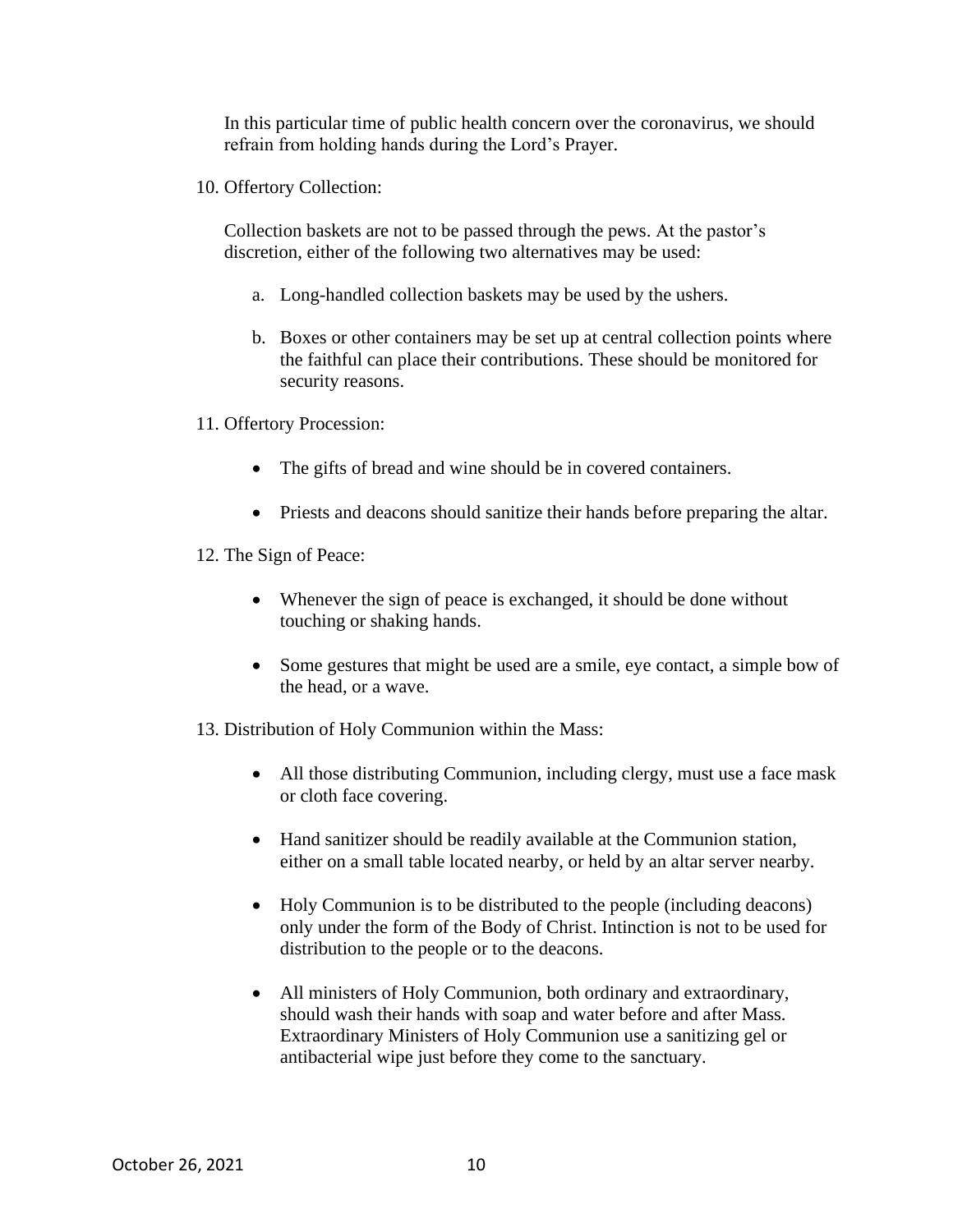- After the priest consumes the Body and Blood of Christ, he puts on his face mask or cloth face covering, then he sanitizes his hands, and then he distributes the hosts to the people. After distributing Communion, he purifies his fingers and sanitizes his hands. He may then remove his face mask for the Prayer after Communion.
- To reduce the likelihood of spreading disease, people are strongly encouraged to receive Holy Communion in the hand rather than on the tongue. Nevertheless, it is ultimately the choice of the communicant whether to receive the Body of Christ in the hand or on the tongue. No one is to be denied the Eucharist over this matter.

The minister gently drops the host into the open hand or mouth of the communicant without touching.

If there is accidental touching of the minister's hand with the hand or the mouth of the communicant, the minister should pause, set the ciborium on the corporal on the nearby table at the Communion station, disinfect their hand, then continue serving Communion to others.

• Gloves:

It is not required that those distributing Communion wear gloves. It was previously thought that gloves must be worn by those who serve Communion. However, experts in public health have informed us that glove usage is not superior to hand washing for the prevention of the spread of germs. Gloves absorb germs, they can lead to a false sense of cleanliness, they can attract particles, and they make it more difficult to notice when one's hand has touched something. Ministers without gloves can be more aware of whether their clean hands are coming into contact with communicants' hands.

- For the safety of others, those receiving Communion are encouraged, but not required, to wear their facemasks or cloth face coverings. A 3-foot social distance must be maintained between non-related communicants while waiting in line to receive Communion.
- 14. Conclusion of the Mass:

After the final blessing, it is recommended people leave the church progressively, not all at once.

15. Distribution of Holy Communion After Mass: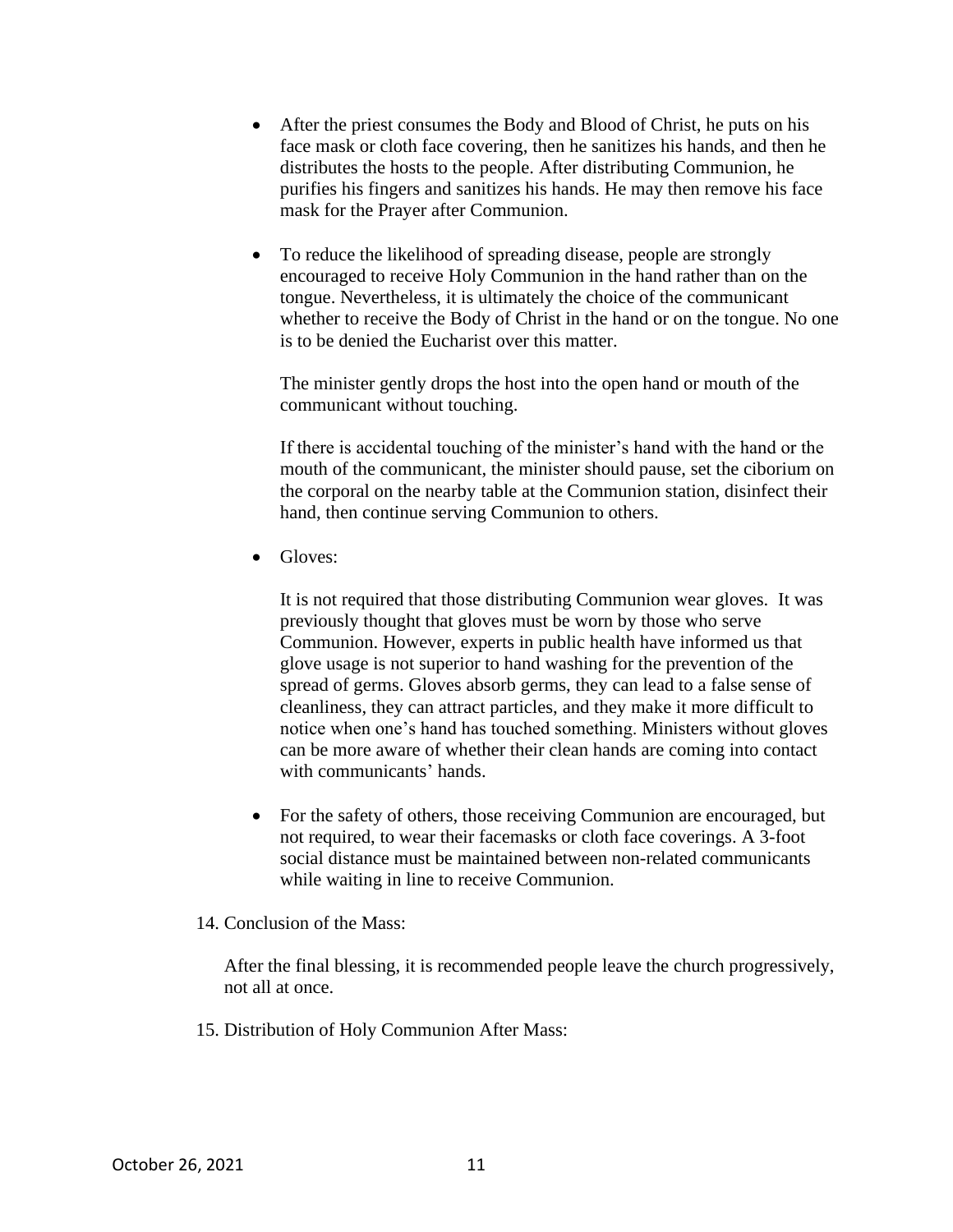After Mass, the indoor or outdoor distribution of Holy Communion should be made available after the final blessing, as needed. Communion is not to be taken to people in their vehicles or to be delivered in a drive-through method.

## **III. SACRAMENT OF RECONCILIATION**

- A. Individual Confession:
	- 1. Priests are to make the Sacrament of Reconciliation available to their people, both at scheduled times and by appointment.
	- 2. The priest must be physically present to the penitent in person, and he must be able to hear the penitent without the aid of electronic devices such as a wired phone, a mobile phone, an intercom, a walkie-talkie, or other audio or video transmitting devices. Of course, the priest or penitent may use a hearing aid to amplify natural sound.
	- 3. In the present pandemic conditions, the individual celebration of the Sacrament of Reconciliation should not take place in the confined space of the confessional room.

In a small room, there is not enough air circulation to mitigate the risk of contamination by airborne pathogens.

Instead, individual Confession should take place in a larger, ventilated space indoors, or outdoors. For example, if the church is large, Confessions could take place in the body of the church, or perhaps in a gymnasium or parish hall.

- 4. To better protect against the transmission of disease, all Confessions should be anonymous and behind a protective screen. Health officials have advised us that we should put a cloth over the screen as extra protection against the transmission of germs. Priests and penitents are encouraged to wear a facemask or cloth face covering any time they are within 3 feet of one another.
- 5. If there is any line, the people in line should be spaced at least 3 feet apart. A simple way to achieve this is to put physical marks on the ground or on the floor. Penitents are strongly encouraged to wear a face mask or cloth face covering while waiting in line.
- 6. "Drive-through Confessions" are possible. Penitents may remain in their vehicles, as long as there is no one else in the vehicle with them. In a drive-through Confession, the priest should maintain at least a 3-foot distance from the car window.
- 7. As always, and in all cases, the sacredness of the sacramental seal must be safeguarded.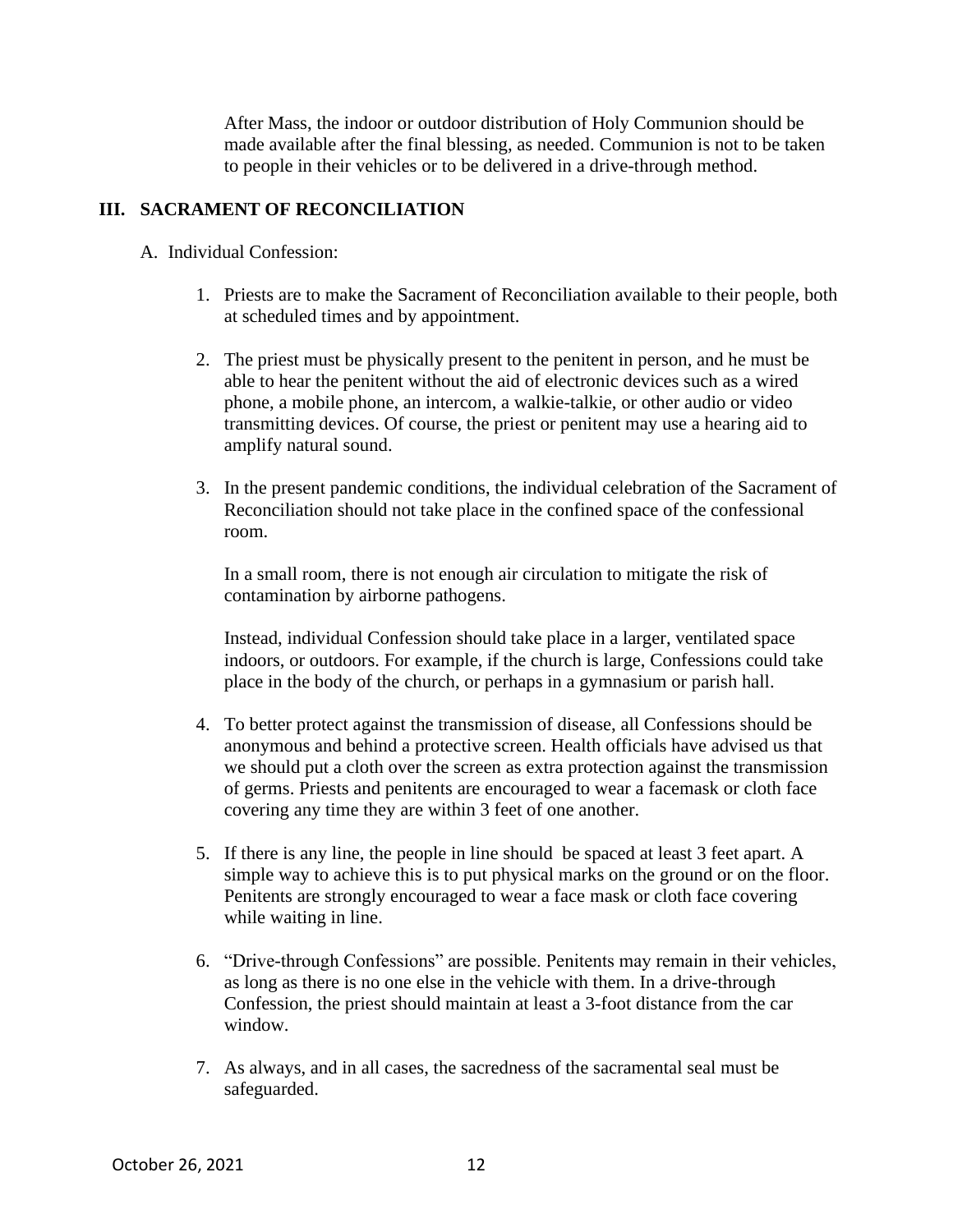#### B. General Absolution:

- 1. This, the third form of the Rite of Penance, necessitates a gathering of people. It is not to be used for an individual penitent. It would be used in a situation where a gathering of people is already in place, such as a prison, a jail, a nursing home, or a hospital ward, where the infected people are in imminent danger of death. The priest would need to explain to the people how to participate in the rite. All prudent measures should be taken so that the penitents can hear the absolution, such as a public address system.
- 2. In the Diocese of San Angelo, general absolution may be imparted lawfully only in cases of grave necessity, where many people present and in need of absolution have the coronavirus and are in imminent danger of death.
- 3. In order for this absolution to be valid, the individual penitents must have the firm resolution to have recourse to sacramental Confession as soon as possible.

The priest who grants general absolution is obliged to inform the diocesan bishop ahead of time insofar as possible or, if he cannot, to inform the diocesan bishop as soon as possible afterward.

- 4. For more explanation of general absolution, please see chapter III of the *Rite of Penance*.
- C. Those who have no recourse to sacramental absolution:

When a person finds it impossible to receive sacramental absolution, they obtain forgiveness of sins, even mortal ones, through a sincere request for forgiveness, coming from a love of God, with perfect contrition and the firm resolution to make a sacramental Confession as soon as possible (CCC, no. 1452).

#### **IV. EUCHARISTIC ADORATION**

- A. When possible, it is good to make Eucharistic Adoration available to the people. This may involve adoration of the Blessed Sacrament inside the tabernacle, or exposition, or even Eucharistic processions.
- B. Any processions should encourage proper social distancing. Any procession that includes public streets requires permission by local civil authorities.
- C. Planning should include sufficient security personnel.
- D. Holy Hours may be conducted indoors or outdoors.

#### **V. BAPTISM**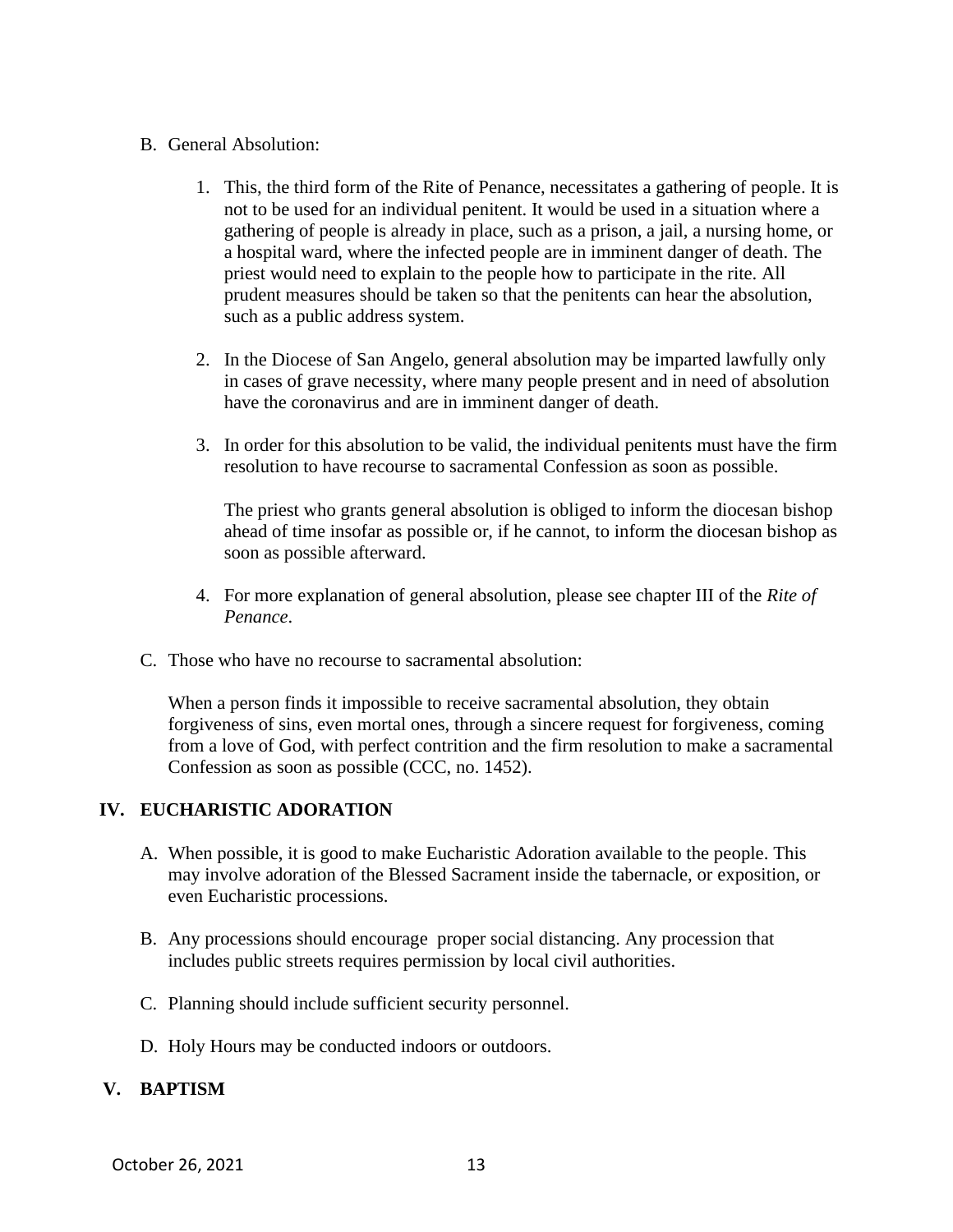- A. Baptisms are subject to the same requirements as Mass in the church.
- B. If baptizing more than one person, if the minister touches the person, the minister disinfects his hands before baptizing the next person.
- C. Carefully avoid cross-contamination of water and oils. To avoid the spread of germs, the water that has been poured over someone should not be reused to baptize another.
- D. The minister is to disinfect his hands after anointing each person.

## **VI. CONFIRMATION**

- A. The faculty that was previously granted to pastors to confirm candidates during the time of the coronavirus protocols is hereby withdrawn. The standing faculties to confirm, according to the priests' faculties document, remain.
- B. Confirmation Masses are subject to the same requirements as other Masses in the church.
- C. A small table should be set up near the place where the anointing will take place. A sufficient amount of the Chrism should be placed on that table before the liturgy begins, in an open bowl, along with the other materials needed to administer the anointing safely.
- D. The anointing with Chrism: There are two options for the anointing with Chrism:
	- 1. The Chrism may be administered with the thumb of the priest/bishop directly applying it to the forehead of the candidate. In this case, the priest/bishop is to clean and disinfect his thumb after anointing each person. This could be done by the use of disposable disinfecting wipes, using one wipe to clean the thumb after each anointing. All of these used wipes are to be burned or buried at a later time. Another good option is to dip the thumb in a bowl of alcohol to disinfect it after each anointing.
	- 2. The Chrism may be administered by the use of an instrument, such as a cotton swab or cotton ball. This does not impede the validity of the sacrament. In this case, each person is anointed with a new, clean instrument, and all of these instruments are burned or buried at a later time.
- E. After each anointing, handshaking is to be omitted. An otherwise appropriate gesture could be a simple bow.

## **VII. FIRST HOLY COMMUNION**

- A. These Masses are subject to the same requirements as other Masses in the church.
- B. The Precious Blood is not to be distributed during Phase Two.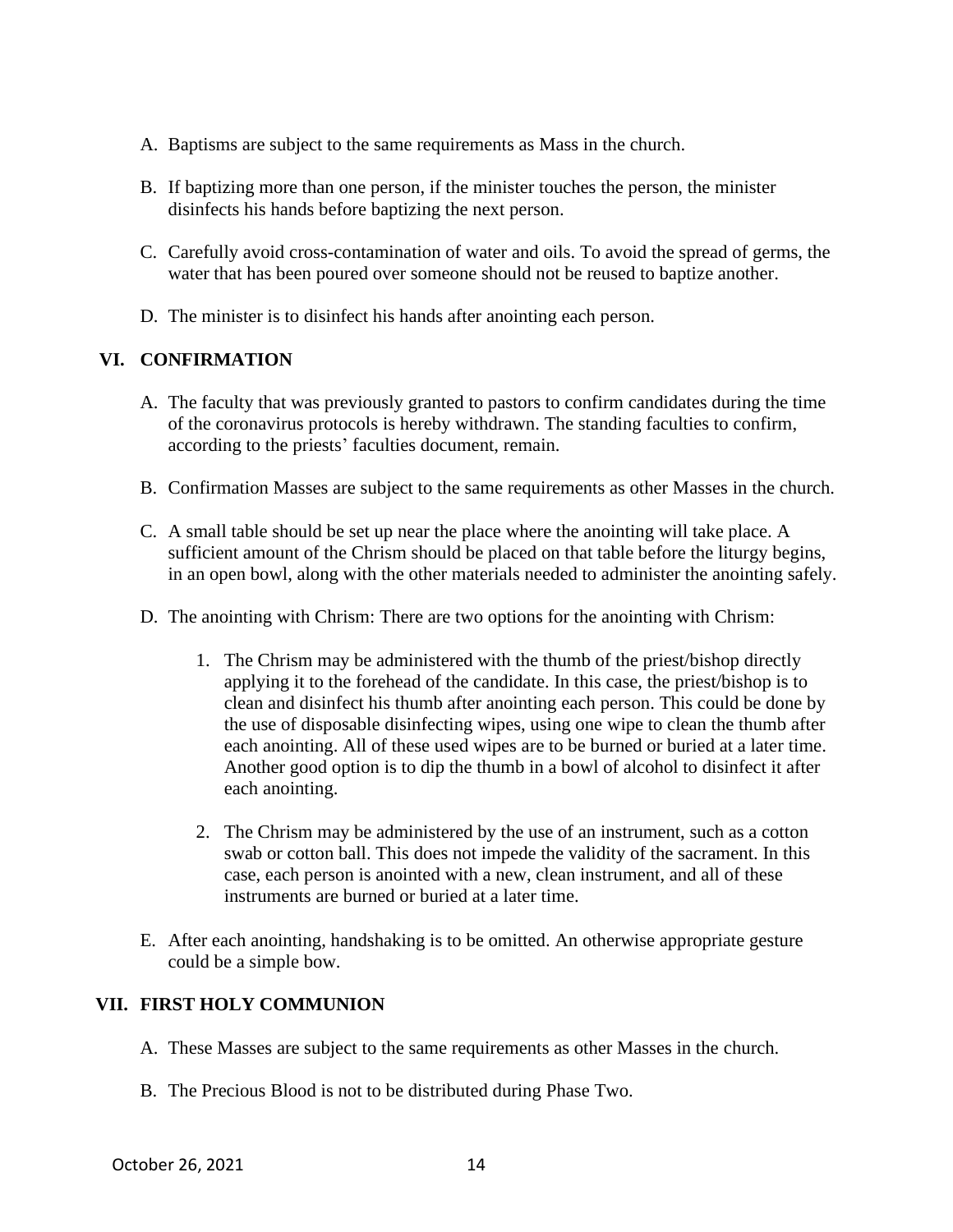## **VIII. RCIA SACRAMENTS OF INITIATION**

- A. These liturgies are subject to the same requirements as other Masses in the church.
- B. If baptizing more than one person, if the minister touches the person, the minister disinfects his hands before baptizing the next person. To avoid the spread of germs, the water that has been poured over someone should not be reused to baptize another.
- C. A small table should be set up near the place where the anointing will take place. A sufficient amount of the Chrism should be placed on that table before the liturgy begins, in an open bowl, along with the other materials needed to administer the anointing safely.
- D. The anointing with Chrism: There are two options for the anointing with Chrism:
	- 1. The Chrism may be administered with the thumb of the priest/bishop directly applying it to the forehead of the candidate. In this case, the priest/bishop is to clean and disinfect his thumb after anointing each person. We recommend the use of disposable disinfecting wipes, using one wipe to clean the thumb after each anointing. All of these used wipes are to be burned or buried at a later time. Another good option is to dip the thumb in a bowl of alcohol to disinfect it after each anointing.
	- 2. The Chrism may be administered by the use of an instrument, such as a cotton swab or cotton ball. This does not impede the validity of the sacrament. In this case, each person is anointed with a new, clean instrument, and all of these instruments are burned or buried at a later time.
- E. After anointing, handshaking is to be omitted. An otherwise appropriate gesture could be a simple bow.

## **IX. QUINCEAÑERAS**

- A. Quinceañera liturgies may be celebrated with either Phase One or Phase Two Protocols. The pastor is to present the family with both options and decide which protocol option is best. The decision on which set of protocols the liturgy will follow must be disseminated as expeditiously and comprehensively as possible.
- B. The Precious Blood is not to be distributed during Phase Two.

## **X. WEDDINGS**

A. Wedding liturgies may be celebrated with either Phase One or Phase Two Protocols. The pastor is to present the bride and groom with both options and decide which protocol